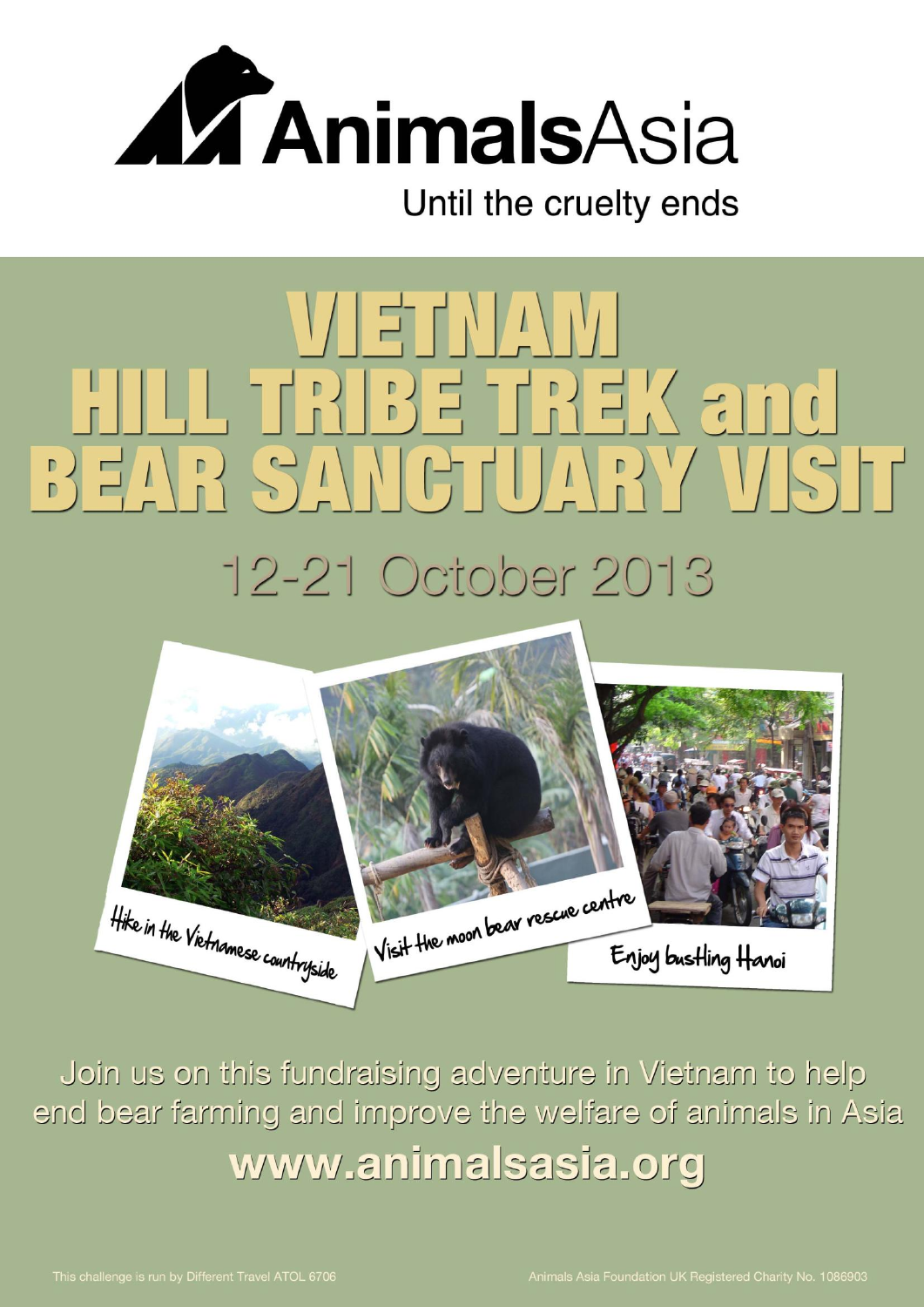

# Vietnam Hill Tribe Trek and Bear Sanctuary Visit 12 – 21October 2013

# About Vietnam

Vietnam shares its land borders with Cambodia and Laos to the west and China to the north whilst her eastern border is the 3,000kms of coastline facing the South China Sea. Its two main cultivated areas are the Red River Delta in the north and the Mekong Delta in the south. With a population of almost 88 million, Vietnam is one of the most densely crowded nations in the world with 80 per cent of the population still living a rural existence. The majority of the population are Viet or 'Kinh' (87 per cent) people who speak



the tonal Vietnamese language. The remaining 13 per cent is made up of over 50 ethnic hill tribe peoples who live mostly in the central and northern mountainous areas of the country. Each hill tribe has its own unique customs and dialect and most speak Vietnamese.

### The Bear Sanctuary



With the assistance of local government forestry departments, Animals Asia's Moon Bear Rescue Centre in Tam Dao, Vietnam has saved over one hundred bears from the cruelty of the country's illegal bear bile industry. After months of surgery and physiotherapy to mend shattered bodies, the bears are rehabilitated and live out their lives in semi-natural enclosures and dens – but the sanctuary is far more than a refuge for rescued bears. Research both here in Vietnam and at our Chengdu sanctuary during the past 18 years has amassed groundbreaking evidence of how bear farming is killing the bears,

and doctors in Vietnam have reported a number of cases of bear bile poisoning in those that consume it, including some that have resulted in the death of the patient. Our Vietnam Rescue Centre is positioned on 12 hectares of land just outside the buffer zone of beautiful Tam Dao National Park and is big enough to house 200 rescued bears in bear houses with outside enclosures. Today, over 14,000 endangered moon bears are held on bile farms throughout China and Vietnam and undergo torturous extraction methods for their bile because it is believed to be effective as an ingredient in traditional Asian medicine despite the availability of inexpensive and effective herbal and synthetic alternatives.

## Hanoi

Vietnam's lovely leafy capital is a city of lakes, shaded boulevards and public parks. With narrow alleyways lined with shops selling traditional handicrafts and arts, the old centre is an enchanting place to wander. A mass of motorbikes swarms through the tangled web of streets, locals sip coffee and take part in synchronised t'ai chi. Designer clothing stores sit next to noodle bars, and the colonial legacy of Vietnam's past is complimented by the modern high rise buildings. Hanoi is a paradox but it is also fascinating and beguiling.



# The Trek

This trek is rated moderate but you will need to prepare with some general fitness training. The area



you will visit sees very few tourists each year, so it is a very interesting and remote itinerary with lots of opportunity to encounter and engage with the various local ethnic minority groups. The itinerary is subject to change depending on the weather and, particularly, rainfall. Accommodation will be in a mixture of home-stay and local community buildings, with meals being prepared by and taken with the locals.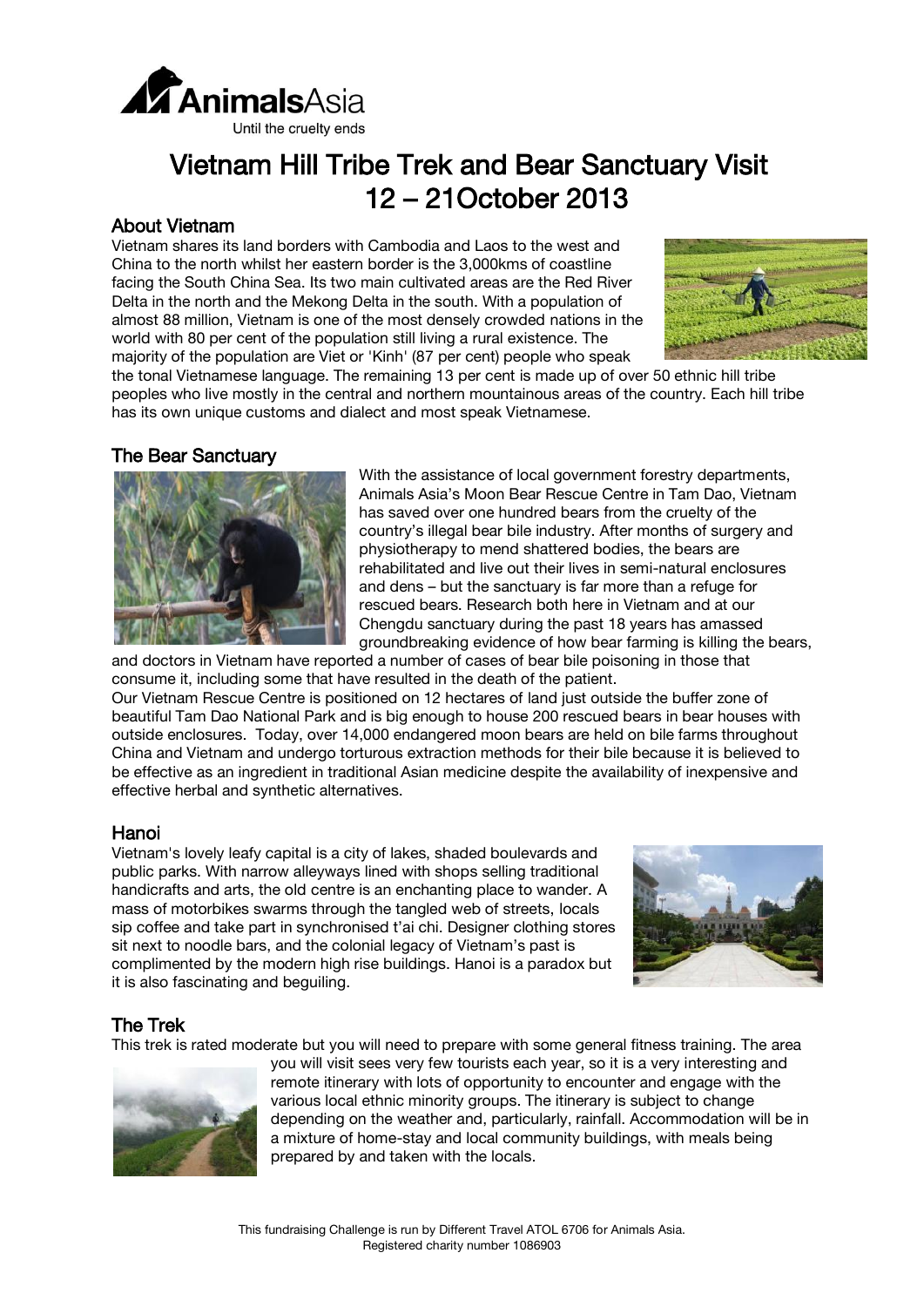

## **Itinerary**

Day 1 (Sat 12 Oct): Depart for an overnight flight to Hanoi.

Day 2 (Sun 13 Oct): Arrive in Hanoi and transfer to a central hotel. Rest of the day at leisure to settle in and explore independently. Gather for a welcome dinner at a local restaurant tonight.

Day 3 (Mon 14 Oct): After breakfast we depart Hanoi for a scenic drive to Pu Luong Natural Reserve (approx 4 hours). We will reach Mai Chau valley by lunchtime, after which we drive a further 22km into the reserve to the point from which we begin our trek. We start off gently with an approximate 3 hour trek this afternoon, stopping for the night in Hang Village, home to a Thai ethnic minority. We spend the night with local Thai families in their traditional stilted houses and have the chance to stroll around the village before dinner. *Trekking: approx. 3 hrs/easy terrain*

Day 4 (Tue 15 Oct): Today we will be walking for around 6 hrs on a rocky path running mostly through jungle. We make a lunch stop in a village along the way, after which we will pass through several Thai villages before arriving at the village of Kho Muong, a Muong minority village where we stop for the night. *Trekking: approx. 6 hrs/slightly uphill/rocky path*

Day 5 (Wed 16 Oct): A harder day today, as we climb to the Pu Luong range, passing through a number of small hamlets and minority villages en route. After 3 hours of light ascent, we will then descend to the village of Cao Hoong, a village of Thai ethnic minority people, where we spend the night in local homes. *Trekking: approx. 6 hrs/light climb followed by a gentle descent*

Day 6 (Thu 17 Oct): Today's trek through the verdant countryside will take around 6 hours. The trek path runs uphill and downhill through forest, rice terraces and scenic villages. On the trek we are likely to see farmers working on rice paddies and children going to school. We spend the night in the Thai village of Cao. *Trekking: approx. 5 hrs/small climbs* 

Day 7 (Fri 18 Oct): It is an approximate 2 hour trek this morning to Pho Doan, where we will visit the local market. Continuing along the Ma River, we will then be able to enjoy lovely views of the river, paddies and a waterwheel. After a further 2 hours we will be picked up and transferred to Mai Chau for a late lunch, before continuing back to Hanoi. *Trekking: approx. 4 hrs/long descent*

Day 8 (Sat 19 Oct): Round off the trip with a full-day excursion to Tam Dao, to visit the bear sanctuary and meet the local team. Return to Hanoi for a farewell dinner this evening.

Day 9 (Sun 20 Oct): Free time to explore Hanoi until your transfer to the airport for the return flight home.

Day 10 (Mon 21 Oct): Arrive back into London.









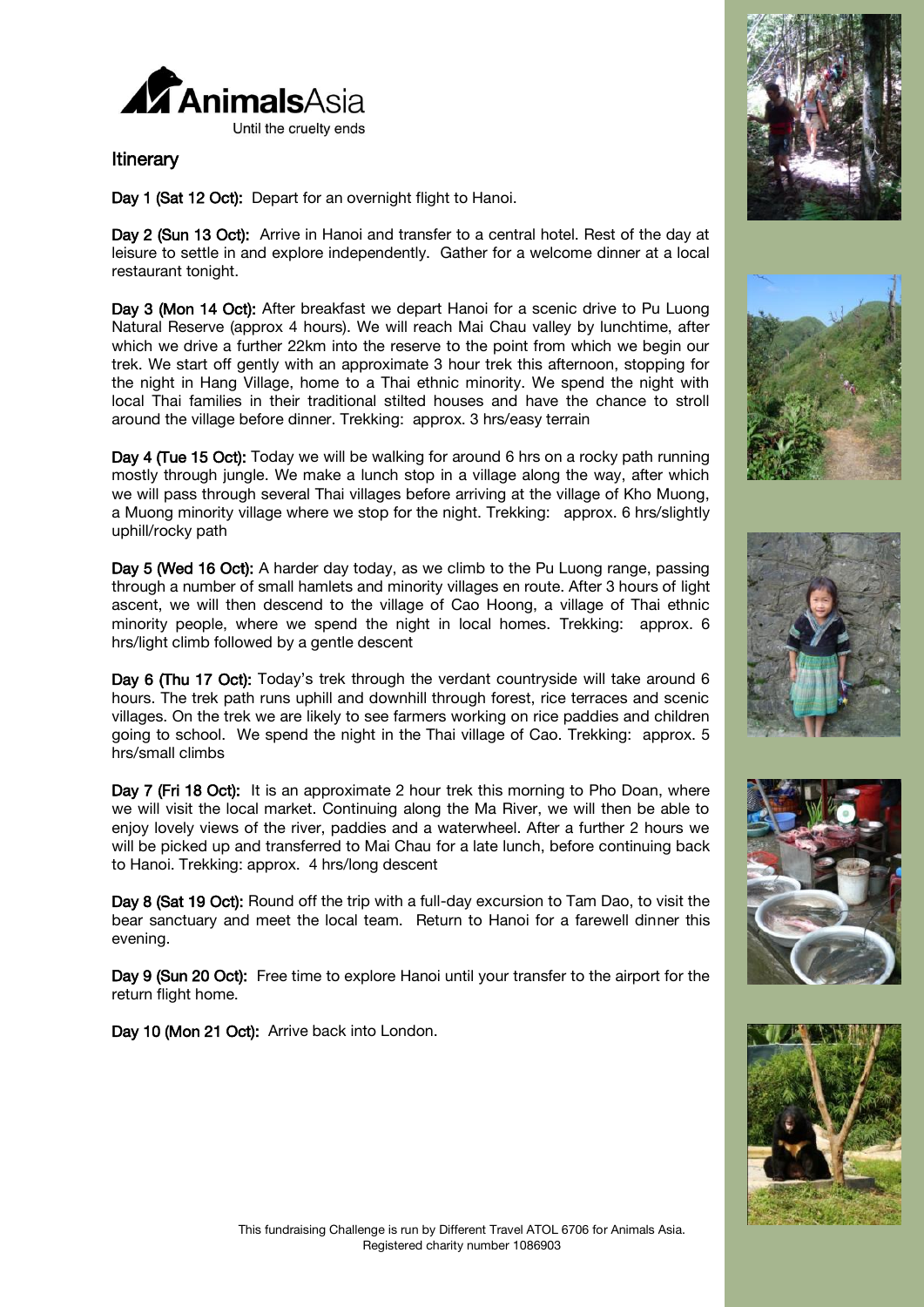

# BEFORE YOU GO: An A-Z of information on Vietnam

A is for Arrival. You must obtain a visa to enter Vietnam. This can be purchased in advance via the Vietnamese Embassy [\(http://www.vietnamembassy.org.uk/\)](http://www.vietnamembassy.org.uk/) or you can apply for a visa approval letter which allows you to receive a visa on arrival. Please contact us with any queries. You should check visa validity and conditions carefully. Tourist visas are usually valid for 30 days. For visa on arrival you will need:

- A Passport with at least six month validity is necessary (please also take a photocopy)
- 2 standard size passport photos (4.5x3.5cm)

-US\$25 Cash for tourist visa fee (Paid directly to the immigration officials in US Dollars). *Please note costs change regularly.*

Entry to Vietnam may be refused if your passport has less than six month's validity. All visitors to Vietnam must complete an arrival card. This should be submitted together with passport and visa to the Immigration officials, as well as the Customs officers. The Exit portion will be torn off and returned to the visitor, who should retain this for presentation upon departure.

A is for Accommodation. You will stay in a variety of accommodation during this challenge including local home-stay accommodation and basic lodges during the trek and 2-3\* hotels while in Hanoi (on a twin-share basis where possible). During the trek the group will stay in a village house (a long house or stilt house). Each house can accommodate 20 – 25 people. A sleeping area will be set up with a mattress, pillow, blanket and mosquito net but you are advised to bring a lightweight sleeping bag or sleeping bag liner for your comfort.



**B** is for Begging. Begging in Vietnam has become more prevalent in recent years especially where tourists congregate. Begging has become an issue in Vietnam due to the best but ultimately wrong intentions of tourists and we strongly advise against giving anything to beggars or offering gifts to children. Please ask your local guide and tour escort for appropriate ways of giving.

#### B is also for Books/Further reading.

Rough Guide to Vietnam (April 2012) ISBN 978-1405389730. £15.99 Lonely Planet Vietnam (Feb 2010) ISBN 978-1741797152 £15.99 Lonely Planet Vietnamese Phrasebook (Sept 2010) ISBN 978-1741047899 £4.99

#### B is also for Booking Early!

There are so many benefits to booking early on this Vietnamese adventure. Firstly, if you book before 6 January 2013, you will receive a discount of £100! In addition, you will have longer to fundraise, plenty of time for fitness training and to get kitted out and generally prepare yourself. Finally, by confirming your place by January the more flight options we have (so we can try to avoid long stopovers and awkward departure times where possible!) and the less chance there is of flight prices rising which may incur supplementary charges. Don't miss out! Book today!

#### C is for Communications.

You can make a phone call to your home country at half the cost of standard calls with 178 or 171 services. With these services, cost is about 40p per minute to most of countries but please check with your network provider. Dial 171 (or 178) + 00 + country code + city code + number. The Vietnam country code is +84. Internet cafes have sprung up throughout the country and can be found in every city frequented by foreign tourists. Internet speed is generally very fast in big cities.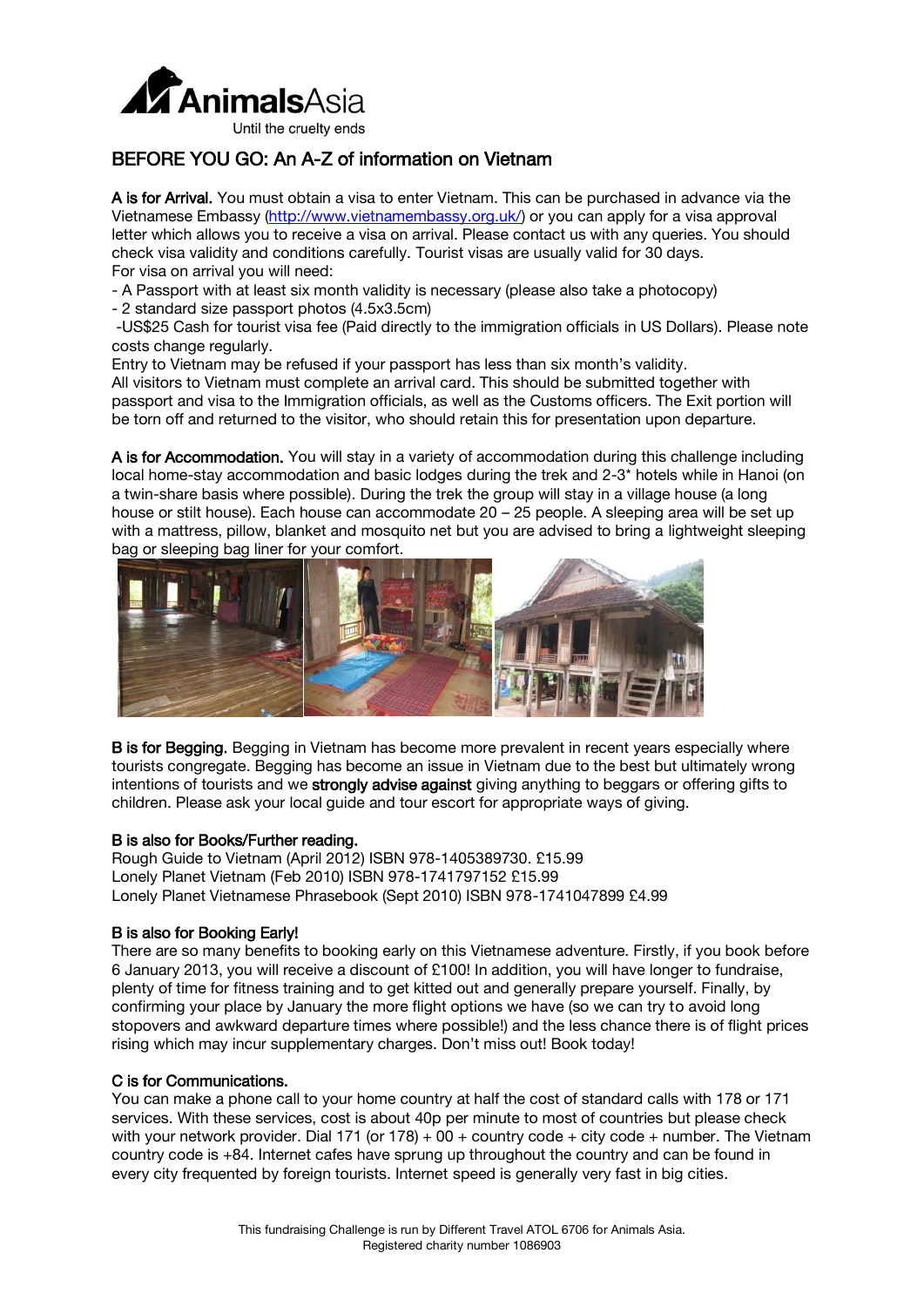

C is also for Clothing. Vietnam is a hot country so tropical weight clothing is appropriate throughout the year. Non-cotton breathable trekking gear is strongly advised for the trek and loose, lightweight clothing is advised for your time in Hanoi. Vietnam is fairly relaxed about clothing but women should avoid wearing shorts (unless they are knee length or longer) mini-skirts, cleavage revealing tops or bare backed dresses. Men should wear light weight trousers, shorts and shirts or smart T-shirts (with absolutely no obscene, offensive, suggestive or potentially insulting writing or logos). When entering temples, you should cover up.

D is also for Daypack. You will need a daypack for your trek which you will carry yourself so don't make it too heavy. We recommend a 25-30 litre pack, with chest strap and hip belt, which may weigh around 5kg or more when packed with water and other essentials. A daypack with a 'freeflow' or 'airflow' section will help keep your back cool while you are trekking. You will need to carry some essentials with you such as a sun hat, sunglasses, sun cream, water, tissues/wet wipes, medical kit, snacks, camera etc. Porters will carry your main luggage which you will have access to each night.

D is for Dehydration. You are advised to drink at least 2l of bottled water each day and have a supply of rehydration salts in the event of you suffering from diarrhoea or vomiting. Adding electrolyte tablets (such as Nuun) to your water can prevent dehydration caused by day-to-day exertion. It also makes plain water taste more palatable. It is important to take sensible precautions regarding water safety. Avoid ice in drinks, drink only bottled water, do not let water get into your mouth while you are showering, and never use the tap water to brush your teeth or rinse your mouth as tap water is undrinkable. See also W for Water.

D is also for Dietary Requirements. The majority of special diets, such as vegetarian, vegan, glutenfree, etc., can be catered for. Please ensure that you notify us of any dietary requirements at the time of booking or as soon as possible.

D is also for Difficulty. This trek is considered moderate with some small uphill sections, rocky areas underfoot and a long descent on the final day. The trek will be strenuous for those are unfit so it is advised that you are of a good level of general fitness to get the greatest enjoyment from the challenge.

E is for Etiquette. The wearing of shorts in Vietnam should be avoided away from the beaches if possible. You must be covered up and shoes must be removed on entering religious sites and a donation is expected when visiting a temple or pagoda. Photography is restricted at ports, harbours and airports, and it is polite to ask permission before taking photographs of people, especially of ethnic minorities. Never leave chopsticks sticking upright in a bowl of rice as it has strong death connotations.

E is for Expenses. Please remember to allow extra money for guide tips, laundry, drinks, visas, souvenirs, telephone calls and any other personal spending. Vaccinations, malaria tablets, insurance and personal equipment is not included. See also I is for Inclusions

E is also for Electricity. The sockets in Vietnam vary between the two flat parallel prongs (USA style) – most common, two round pins (European style) and three square pins (British style). It is advised that you take an adaptor that will work on any of these options.

#### F is for Food.

Due to its history, Vietnamese cuisine is unlike any other in Asia. Rice and noodle dishes are the staple of Vietnamese food whilst fish, chicken, and/or pork dishes served along with cooked vegetables and rice form a typical meal. The distinct flavours of Vietnamese food come primarily from mint leaves, coriander, lemon grass, shrimp, fish sauce, ginger, black pepper, garlic and basil. The country's 3 main regions, the North, the Centre and the South each have their own distinct cuisine. Generally the North is best known for its noodle soups, and meat and seafood stir-fries. The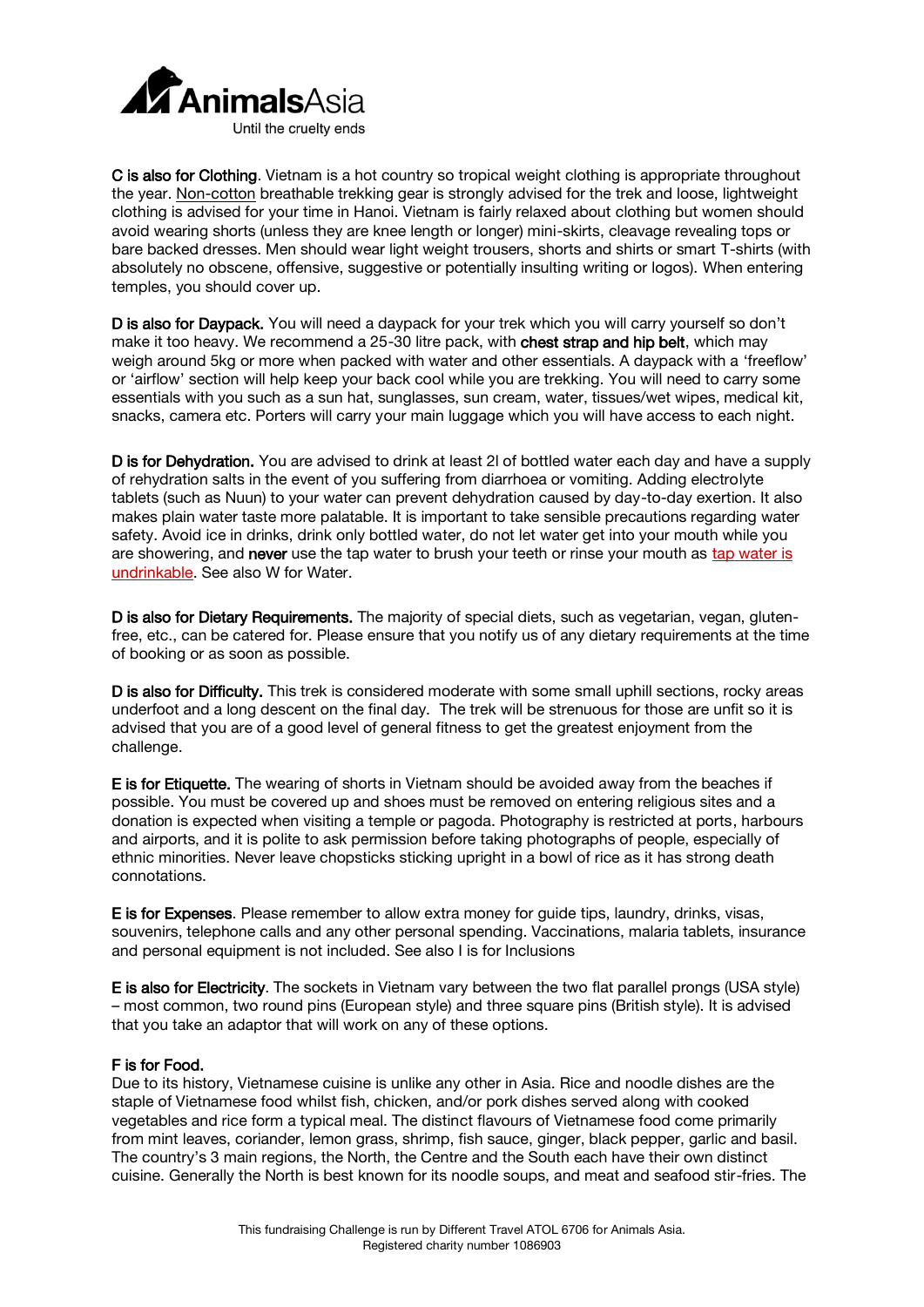

central region, especially in and around the former capital Hue, has some of the most elaborate dishes. In the south, where there is a greater abundance of spices, the food tends to be a little hotter.

F is for First Aid kit. Especially whilst on the trek you should have a small first aid kit of essential items which is for your own personal use. Your tour leader is not allowed to give you medication so you must ensure you have access to your own first aid kit in your daypack each day. Items to include: personal prescription medicine, painkillers, plasters, insect repellent (containing 50% DEET), anti-histamine tablets and cream, Imodium (loperamide), rehydration sachets, throat lozenges, decongestant, lip balm with SPF, antiseptic cream, scissors, zinc oxide tape etc.

 F is also for Fitness. Participants must ensure they are in good shape and prepared for the challenge. The conditions experienced on this trek will differ to that in the UK and plenty of training and preparation is essential for your success. A training guide will be provided upon booking but it is your responsibility to adapt the training to your own schedule and abilities. DTC reserves the right to refuse anyone to take part if they are not fit enough.

H is also for Health. Most travellers to Vietnam usually experience nothing worse than upset stomachs during their trip. However it is necessary to take precautions in the form of proper immunisations and vaccinations. You must seek medical advice from your doctor or travel health professional at least 8 weeks before travelling and ensure that all appropriate vaccinations are upto-date. Different Travel regrets that we cannot offer any advice on this subject. Please bring this dossier with you so the GP can refer to the locations visited for guidance. For general information on health, see [http://www.fitfortravel.scot.nhs.uk](http://www.fitfortravel.scot.nhs.uk/) or [www.nathnac.org.](http://www.nathnac.org/)

Anti-malarial medication may be recommended so please see your GP for further information and a risk assessment. Regardless of whether anti-malarials are prescribed for you, it is essential that you protect yourself against mosquito bites both during the day and at night by using 50% DEET repellent, covering your skin and sleep under a permethrin treated mosquito net.

Please remember to take all your existing medication in clearly labelled packages. There are pharmacies in all the towns in Vietnam which are always well-stocked. Medications can usually be bought over the counter. The staff at your hotel or your guide is usually the best source for the name of the nearest recommended doctor. There are also government and private hospitals in most major tourist areas as also a number of private doctors with clinics.

H is also for Haggling. When shopping for gifts in market places where there are no price tags on items it is expected that you will haggle. The first price is sometimes up to 10 times more than the value of the item, but remember that you should pay what you think is a good price for the item, not trying to get the price as low as possible. Haggle in good humour with a smile and you will enjoy the experience.

H is also for Hiking Poles. If you have never used hiking poles before you are advised to visit and outdoors shop and try them out to see how you get on with them. Some people find them very useful as it takes pressure off the knees and can make trekking easier, but some people find them a hindrance. You are advised to try them out first to see if you think they would suit you.

I is for Insurance. Different Travel will do everything possible to ensure a safe and enjoyable trip. However, certain risks are involved and should be recognised by participants. Thus, the purchase of short-term travel insurance for our expeditions, such as a policy from Campbell Irvine, is mandatory. Travel Insurance is a cost effective way to protect yourself and your equipment in the event of problems due to cancelled trips, delays, medical problems, baggage loss or damage. <http://www.campbellirvine.com/asp/quotationChooseSTMT.asp?aid=111>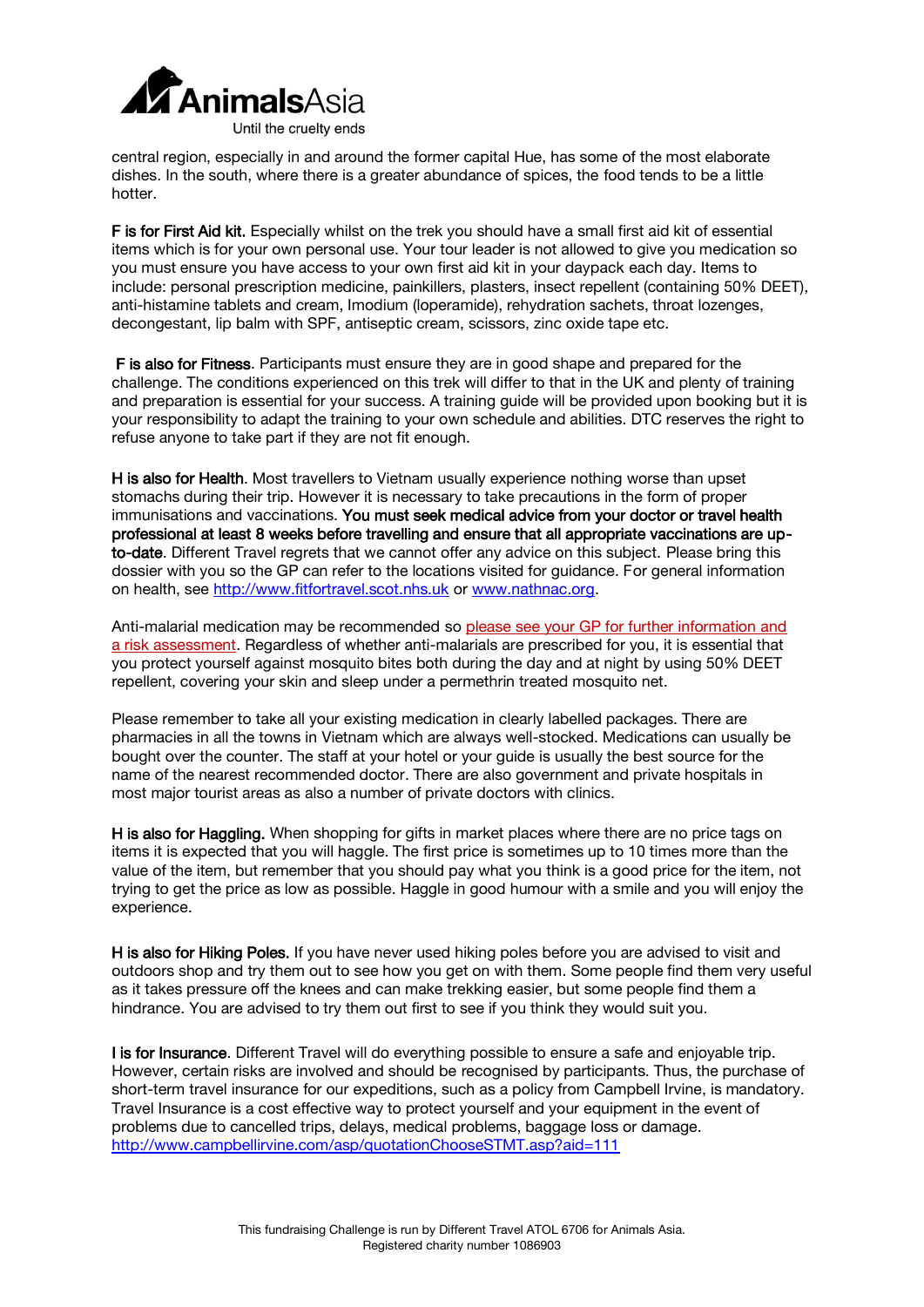

#### I is for Inclusions.

*Included:* Flights from the UK (including current taxes and charges), all internal transfers and transport, all accommodation (3 star hotel in Hanoi, homestay/basic lodges on trek), all meals (except lunch on day 8), all permits, fees and taxes, expert English-speaking local guides, porters, DTC Tour Manager

*Excluded:* Personal expenses (drinks, laundry etc), mandatory travel insurance, visa (current cost on arrival \$25), vaccinations, transport to/from UK airports etc.

I is also for Insect Repellent. There are many mosquitoes and you will need to take repellent with you to use during the day and evening. 50% DEET is the most effective repellent available; as recommended by The Department of Health. Be aware that DEET can melt plastic, stain clothes and remove dye so be careful when using any DEET product and apply it as recommended on the bottle.

L is for Language. Vietnamese is a tonal language that uses the Roman alphabet together with tone and diacritical marks. A few helpful words / phrases:

Hello - Xin chao (pronounced Sin Chow) Goodbye - Tam biet Yes - Vang No - Khong Sorry - Xin loi (pronounced Sin loy) See you again - Hen Gap Lai Thank you - Cam on (pronounced Come urn) How much? - Bao nhieu? (pronounced Bow knew) 1 - Mot, 2 - Hai, 3 - Ba, 4 - Buon, 5 - Nam, 6 - Sau, 7 - Bay, 8 - Tam, 9 - Chin, 10 - Muoi.

L is also for Laundry. Laundries are available almost everywhere and are very cheap and reliable.

L is also for Luggage. You will need the following 3 luggage items.

1. A small daypack at around 25-30 litres, which you will be using while you are trekking. A daypack with an air flow feature may be more comfortable than a pack that sits against your back because the heat will make you feel sticky. You will probably use your daypack as hand luggage on the plane (check that the size is airline compatible).

2. A large soft holdall or duffle bag which will hold your entire trekking luggage and will be carried by the porters during your trek. It should ideally be waterproof. A suitcase is not suitable as a trek bag because the porters cannot carry it.

3. A large suitcase, rucksack or holdall which will hold your entire luggage (including the aforementioned bag for your trek gear) and will be checked in with the airline. You will leave this at the hotel in Hanoi with anything you don't need for the trek (eg extra toiletries, travel clothes, hair straighteners etc)

#### M is for Money.

The official currency of Vietnam is the Dong (VND). Several ATMs are available in Hanoi. Crisp, clean American dollars are also widely accepted especially for larger transactions. The exchange rate at time of publishing is 10,000 Dong = £0.30. Visa, Mastercard and American Express is accepted at some large hotels, restaurants and shops but will not be accepted in small shops or at markets. Make sure that Vietnamese notes you receive are not torn as many shops and restaurants will not accept them. Also try not to change too much money at one time, as you will end up with a large wad of notes.

Vietnamese Dong cannot be purchased or sold outside of Vietnam so ensure you change all your currency before leaving the country otherwise you will be stuck with cash that cannot be changed.

M is also for Mobile phone. You may get mobile phone signal at some points during the trek. To charge your phone you can take a solar powered charge such as the Power Monkey. Better still, switch off your phone and enjoy being out of contact! Check with your mobile provider whether your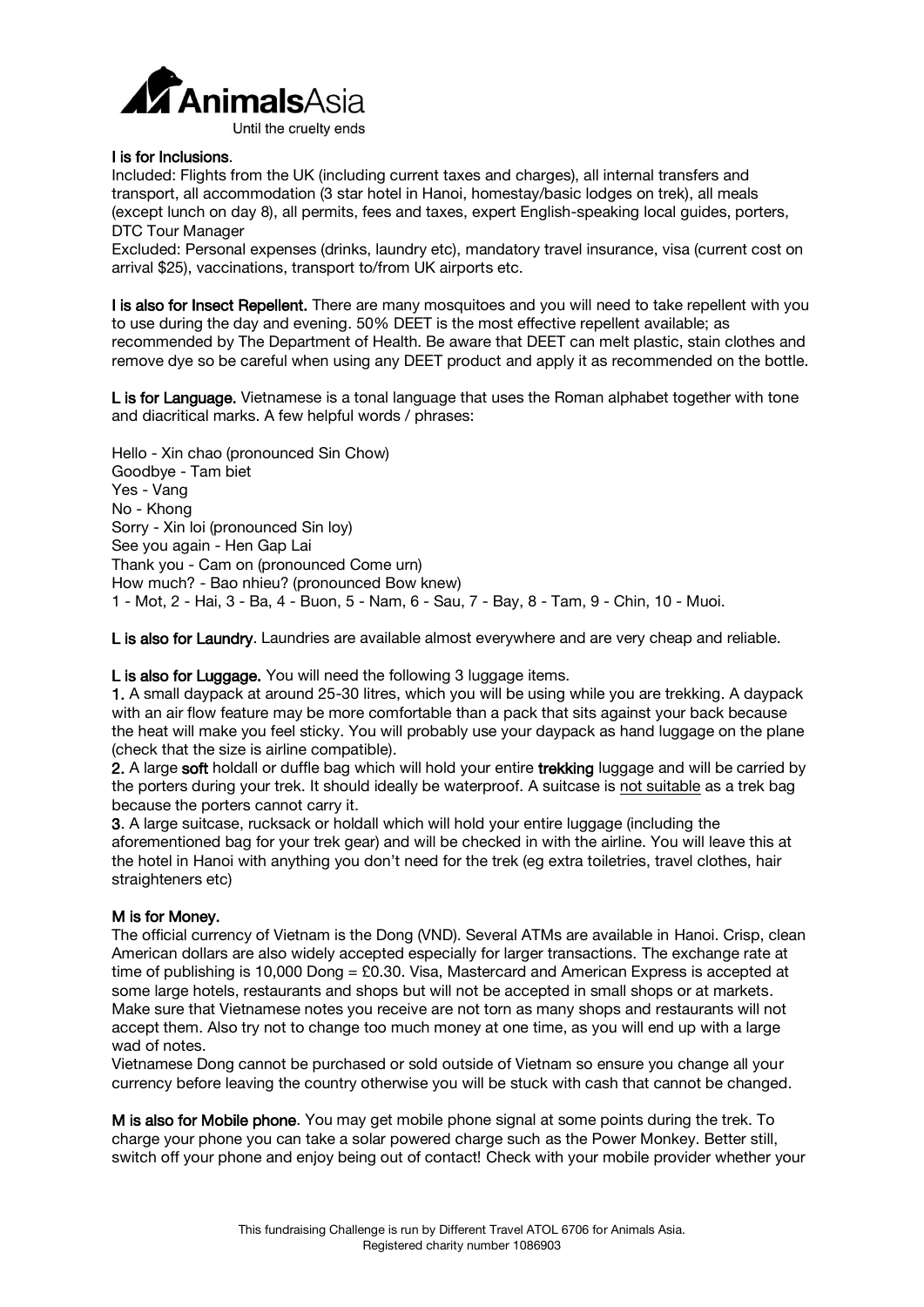

own handset and contract will allow you to make calls/send texts overseas. Don't forget to switch off data roaming to avoid hefty charges!

N is for Nibbles. High energy snacks, chocolate and sweets are recommended during your trek. Dried fruit, nuts – especially walnuts and almonds, Kendal mint cake, energy bars such as Mulebar, Clif bars, etc.

#### P is also for Personal Safety.

Vietnam is widely acknowledged to be one of the safest destinations in the world. In almost all cases the Vietnamese people regard tourists with the highest level of respect as guests in their country. However petty theft and pick pockets do exist in the larger cities. In other areas reports of these activities are almost unheard of. It is certainly not something to be concerned about but you should be aware of your surroundings. You should therefore ensure that all bags have locks and it is best not to bring expensive jewellery or watches to Vietnam. Do not carry unnecessarily large amounts of cash with you at any time.

P is also for Photocopies. Remember to take a photocopy of all your documents (insurance details, passport, visa, credit cards, other ID etc) and bring it with you. If you lose anything you will find it easier to replace if you have copies. It is also worth scanning these documents and emailing them to yourself and a trustworthy person in the UK too.

P is also for Photography. You should ask permission before taking photographs of the local people (especially monks). Taking a photograph of someone without their permission – especially in rural areas can cause offence. In contrast, taking photographs of someone you have become friendly with is usually very welcome. If someone offers to have their photo taken with you, ask how much it will cost first, as many locals expect payment for photographs and it is wise to agree on a price first.

#### R is for Religion.

Buddhism is the most common religion in Vietnam with about 60 per cent of the population practicing some form. About 8 per cent are Catholic. Other religions include Confucianism, Taoism, Islam, Hinduism and Caodaism.

S is for Souvenirs. Southeast Asia is renowned for its various forms of lacquer ware and for its silk industry. An array of other handicrafts includes quality hand embroidery, woodcarvings, brass and marble figurines. Paintings, silk screens and hand-painted ceramics can be found in Hanoi as well as a wide range of hand-woven products. There will be lots of choice for souvenirs!

S is for Sleeping. Bedding is provided in the hotel in Hanoi and during the home stay on the trek a sleeping area will be set up with a mattress, pillow, blanket and mosquito net but you are advised to bring a lightweight sleeping bag or sleeping bag liner for your comfort.

S is also for Socks. The most important thing to remember when it comes to socks is that they are of good quality, non-cotton and will not slip down or sag in your boots which is one of the main causes of blisters. During your trek you will be wearing your breathable, waterproof boots and so you should wear socks to compliment these. Cotton socks absorb sweat and hinder its evaporation, making them damp and therefore likely to rub against your feet, causing blisters. Socks containing Coolmax (a brand of polyester), nylon, or Merino wool all have wicking properties. This means that instead of the fabric absorbing sweat, it pulls it away from the skin for it to evaporate. When you wear socks like these they will compliment the breathability of your boots, and your feet will stay cool and you will avoid blisters. Liner socks are also a worthwhile consideration. Changing your socks regularly will prevent athletes foot and will also allow you to notice and treat any food conditions that may be developing.

#### T is for Tipping.

Whilst tipping is not part of Vietnam's cultural make-up it is a recent addition which ensures that some of the least well paid people within the tourism industry are rewarded directly. The average monthly wage for a full-time guide is likely to be less than 5 million Dong per month (£160). Hired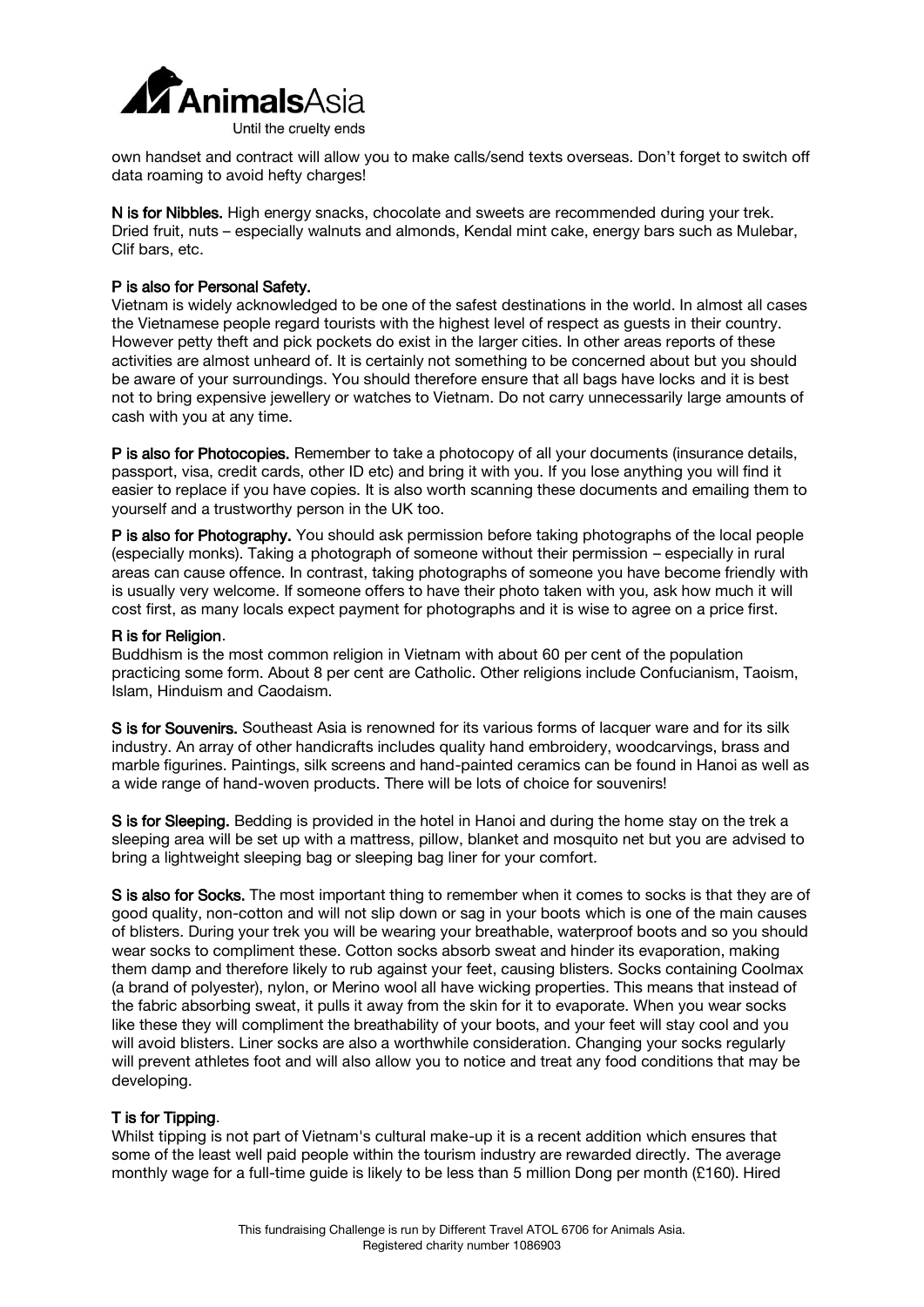

drivers and guides are usually tipped, and it is customary to round up the bill for taxi drivers in the cities. Tipping is not expected.

T is also for Toilets. Vietnamese toilets are generally of the squat variety, although Western toilets are often found in hotels, guesthouses and restaurants catering to foreign visitors. You should take toilet paper with you wherever you go but put it into the bin provided rather that down the toilet. On the trek at camp toilets will be basic and probably no more than a hole in the ground.

T is also for Torch /head torch. This is an absolute necessity. Remember to bring spare batteries and to keep it in your daypack each day. You will need the head torch at camp in the evening and sometimes while you are trekking (depending on your pace). Please ensure you take an LED head torch, as ones with bulbs are not bright enough.

T is also for Towel. Towels are provided at the hotel for you. There are limited, basic washing facilities on the trek so a towel will be useful. A lightweight trek towel (eg TravelProof Luxury travel [towel\)](http://www.nomadtravel.co.uk/catalog/view/travelproof-luxury-travel-towel-xlarge) is recommended as it is small, light and dries fast.

T is also for Tickets (or e-tickets). These will be sent to you 2 weeks before departure.

#### W is for Weather.

Vietnam has a tropical monsoon climate with wet and dry seasons. These seasons vary from north to south and with elevation changes. In general, the dry season lasts from November to April in the north, south and central highland regions. During the trek you should expect temperatures of 28 degrees Celcius maximum during the day and 19C minimum at night. There may be some rain so waterproofs are recommended.

W is also for Walking boots. You must take good quality breathable, waterproof walking boots with good ankle support. Wear them on the plane just in case your luggage is delayed. Trainers will not do but are handy for around camp. Ensure that the walking boots are well broken in and comfortable. You must ensure you give your boots at least 4-6 weeks of constant wear (such as during your training) to ensure they are broken in properly.

W is also for Water. All water on this trip is undrinkable; this includes the tap water at the hotel. You must not brush your teeth or rinse your mouth with the tap water, only use bottled or purified water. Avoid getting water in your mouth when showering. You will be provided with bottled water on the trekking days. You may wish to bring some water purification as a backup or should you wish to refill your bottle at a tap along the way. A highly recommended purification is 'Biox Aqua' drops or tablets which contains chlorine dioxide, one of the most effective and easy to use purification methods available. By purifying water where possible you will also use less plastic bottles which will eventually end up in landfill. A 2-litre Camelbak or Platypus Hoser is recommended as a water container PLUS a 1-litre backup water bottle. If you dislike the taste of plain water, consider taking a small bottle of water flavouring or electrolyte tablets to flavour the water. Nuun electrolyte tablets make water taste delicious and help keep you well hydrated.

Z is for Zen Travelling. We suggest these tips for successfully dealing with Southeast Asian officials, airport personnel and bureaucrats: Try your best to smile and be pleasant. Don't complain loudly. Expect delays. Never show anger - ever! Getting visibly upset is not only rude; it will cause you to lose face. Don't be competitive. Treating your interaction as a cooperative enterprise works much better. Don't act as though you deserve service from anyone. If you do so, it's likely that you will be delayed.

Z is for Zinc Oxide tape. When your boots start to rub against your feet, you can apply zinc oxide tape to the hot spot to stop a blister developing. Prevention is better than cure!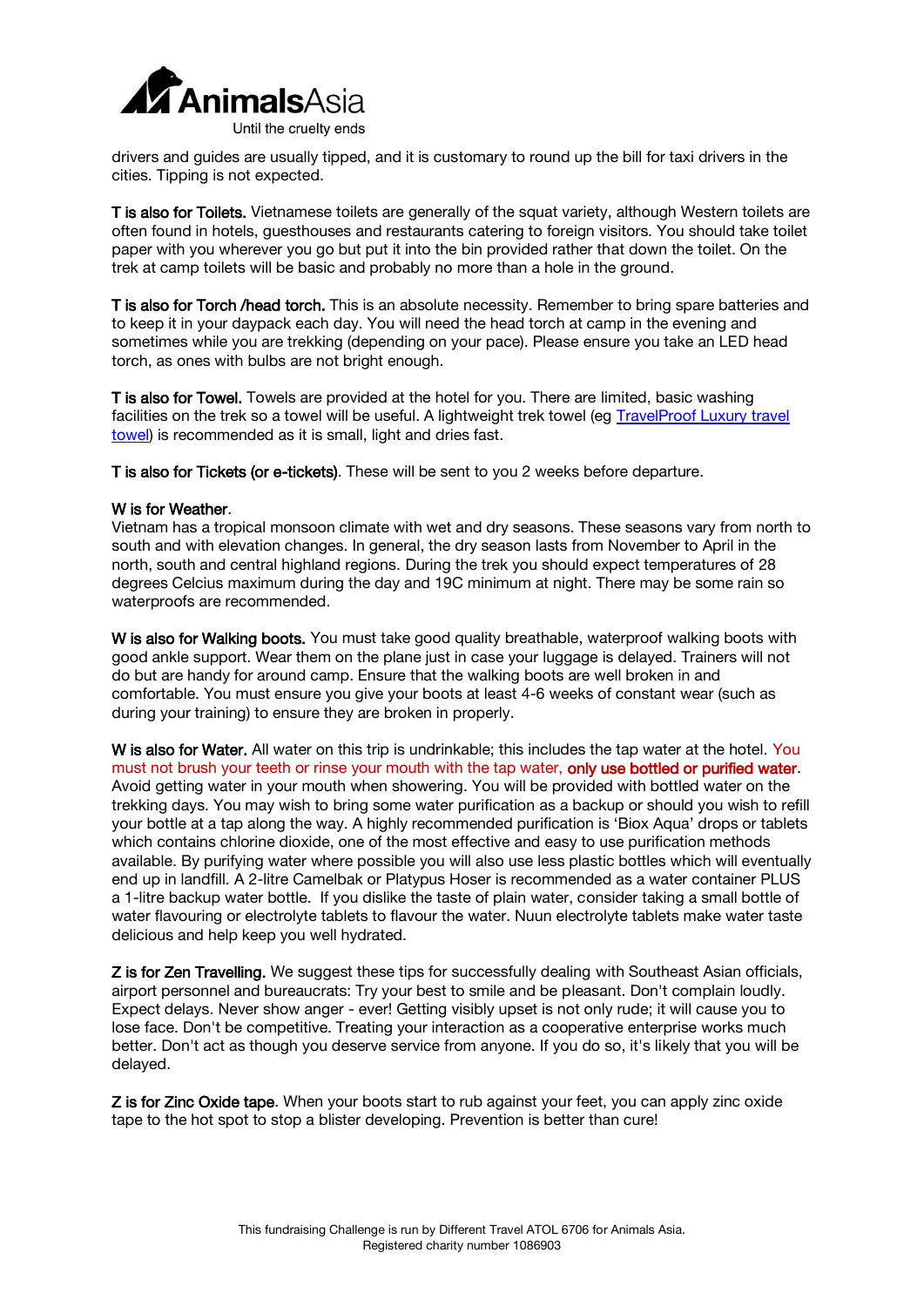

# Suggested Packing List

*Nuun electrolyte (optional)*

| Clothing                                             | Hygiene                           | Optional                              |  |
|------------------------------------------------------|-----------------------------------|---------------------------------------|--|
| Walking boots                                        | Shampoo/conditioner               | Camera + spare batteries              |  |
| <b>Trainers</b>                                      | Toothbrush / Toothpaste           | Video camera + charger                |  |
| Loose long sleeved shirt                             | Antiperspirant/deodorant          | Spare batteries/chargers              |  |
| Breathable (non-cotton) T-shirts                     | Shaving kit/shower gel/loofah     | Mp3 player/ iPod                      |  |
| Long sleeved base layer tops                         | Hand sanitizer                    | Hiking poles                          |  |
| Lightweight trek trousers                            | Wet wipes and toilet paper        | Sewing kit                            |  |
| Warm sweater/fleece                                  | Trek travel towel                 |                                       |  |
| Breathable waterproof jacket                         | Sun cream (high SPF)              | First Aid Kit                         |  |
| Breathable waterproof trousers                       | After sun (eg Aloe Vera)          | Prescription medicine                 |  |
| Sun hat                                              | Feminine hygiene products         | Insect repellant containing 50% DEET  |  |
| Underwear and socks                                  |                                   | Ibuprofen and Paracetamol             |  |
| Scarf/pashmina                                       | <b>Essentials</b>                 | Plasters (various sizes plus Compeed) |  |
|                                                      |                                   |                                       |  |
| Smart / casual wear for Hanoi                        | Sunglasses                        | Imodium (loperamide)                  |  |
| Swimwear                                             | Pen for immigration forms         | Rehydration (Electrolade/Diorylyte)   |  |
|                                                      | Copy of travel insurance          | Antihistamine tablets and cream       |  |
| Luggage (see A-Z)                                    | Books/pack of cards               | Muscle rub (tiger balm/Deep Heat)     |  |
| 20-25 litre daypack with hip belt and<br>chest strap | Photocopies of documents          | Lip balm with SPF protection          |  |
| Suitcase/rucksack for main luggage                   | Adaptor (see A-Z Electricity)     | Antiseptic cream (eg Savlon)          |  |
| Trek kit bag (carried by porters)                    | Small LED head torch              | Indigestion remedy (eg Gaviscon)      |  |
| Padlocks for luggage                                 |                                   | Decongestant (optional)               |  |
|                                                      | Sleeping                          | Scissors/tweezers (optional)          |  |
| <b>Eating and Drinking</b>                           | Ear plugs and eye mask            | Zinc Oxide tape (optional)            |  |
| Energy snacks (dried fruit/ glucose<br>sweets etc)   | Silk or cotton sleeping bag liner | Spare glasses/contact lenses          |  |
| 2 litre water bottle (eg Camelbak)                   | Pyjamas                           |                                       |  |
| Biox Aqua water purification (optional)              |                                   |                                       |  |

This list is not exhaustive, please use this as a guideline only. If there are any questions or queries

regarding the items on this list, please feel free to contact us on [info@different-travel.com](mailto:info@different-travel.com)